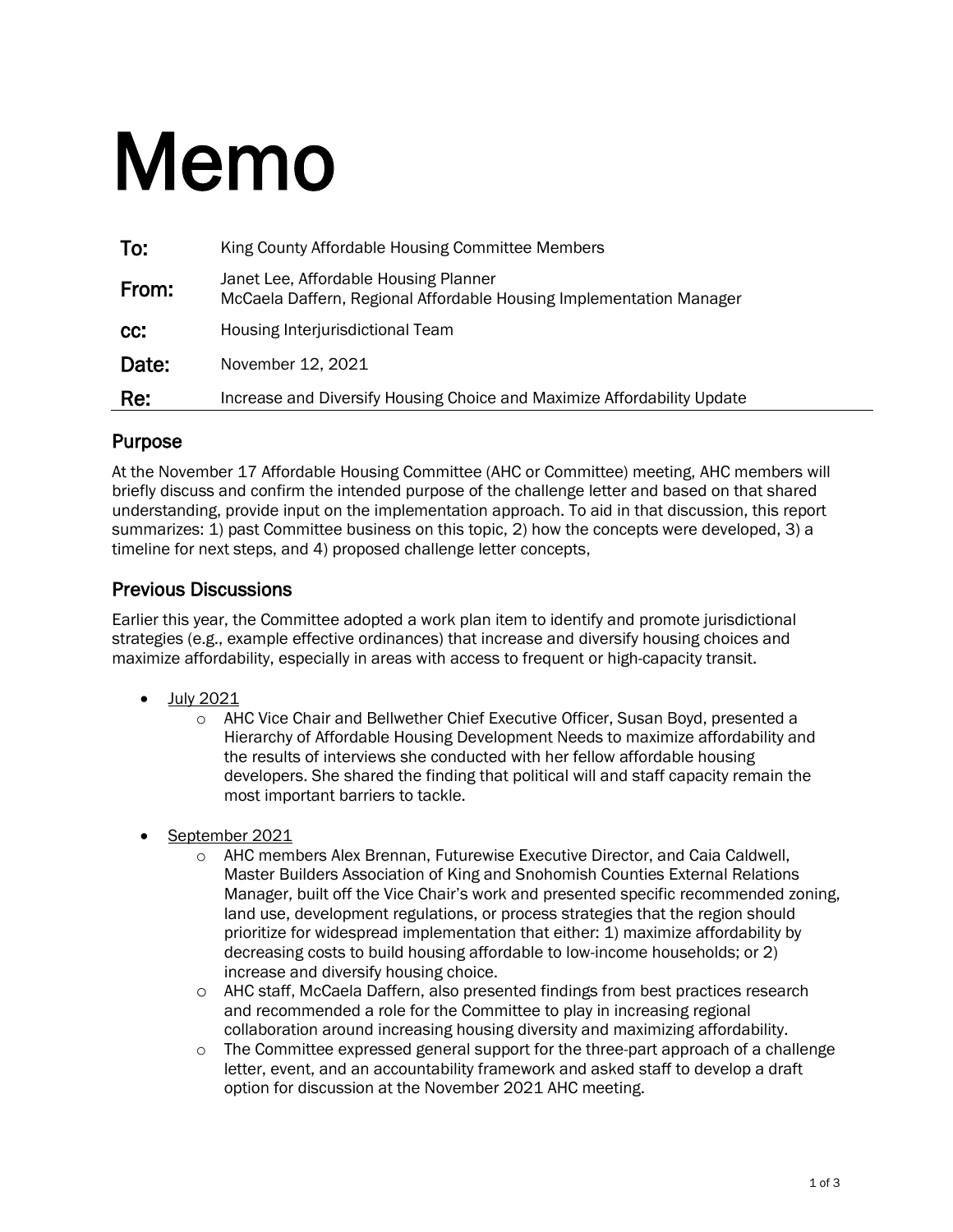## Proposed Action

Staff worked with the Chair and Vice Chair to identify key concepts for consideration by the Committee, guided by the following priorities:

- The actions should be a Regional Affordable Housing Task Force recommendation and recommended by Futurewise or Master Builders at the last AHC meeting.
- The actions should be a zoning, land use, development regulation, or process strategy that will have the biggest impact in either:
	- o maximizing affordability by decreasing costs to build housing affordable to lowincome households; or
	- o increasing and diversifying housing choice.
- The actions should be most foundational for affordable housing development according to Bellwether's Hierarchy of Affordable Housing Developer Needs.
- Limit the number of actions to focus regional attention.

Based on this guidance, the draft challenge letter concepts (see *Exhibit A*) includes two of the effective strategies presented to the Committee in September:

- 1. Increase development capacity in specific places
- 2. Include inclusionary requirements or incentives as part of any upzoning.

## Proposed Challenge Letter Approach and Logistics

To focus regional attention on the letter and achieve the highest participation possible, the accompanying distribution approach is reflected in the draft concept:

- *Issuer:* When issuing the AHC recommendation, the challenge would come from individual elected officials rather than Sound Cities Association or member's councils; non-elected members can choose to support the recommendation individually or on behalf of their organization.
- *Target Audience:* Elected officials, advocates, business leaders, and members of the public would be asked to sign on committing to action.
- *Tailored Approach:* Jurisdictions working on comprehensive plan housing element updates would be encouraged to use the letter to craft implementation plans that are most appropriate to their local conditions.
- *Collaborate Regionally:* Those signing on would be invited to identify how the AHC, as a regional body, can support local implementation efforts.

### **Schedule**

This schedule is subject to change based on future AHC work plan and strategic planning discussions. Action to plan a convening or host a first round of signatory report-backs on their plans are not included in this timeline.

| Date          | <b>Activity</b>                                                      |
|---------------|----------------------------------------------------------------------|
| Nov. 17, 2021 | AHC discussion of key concepts for inclusion in the challenge letter |
| Jan. 2022     | <b>AHC review of draft challenge letter</b>                          |
| March 2022    | AHC adoption of challenge letter                                     |